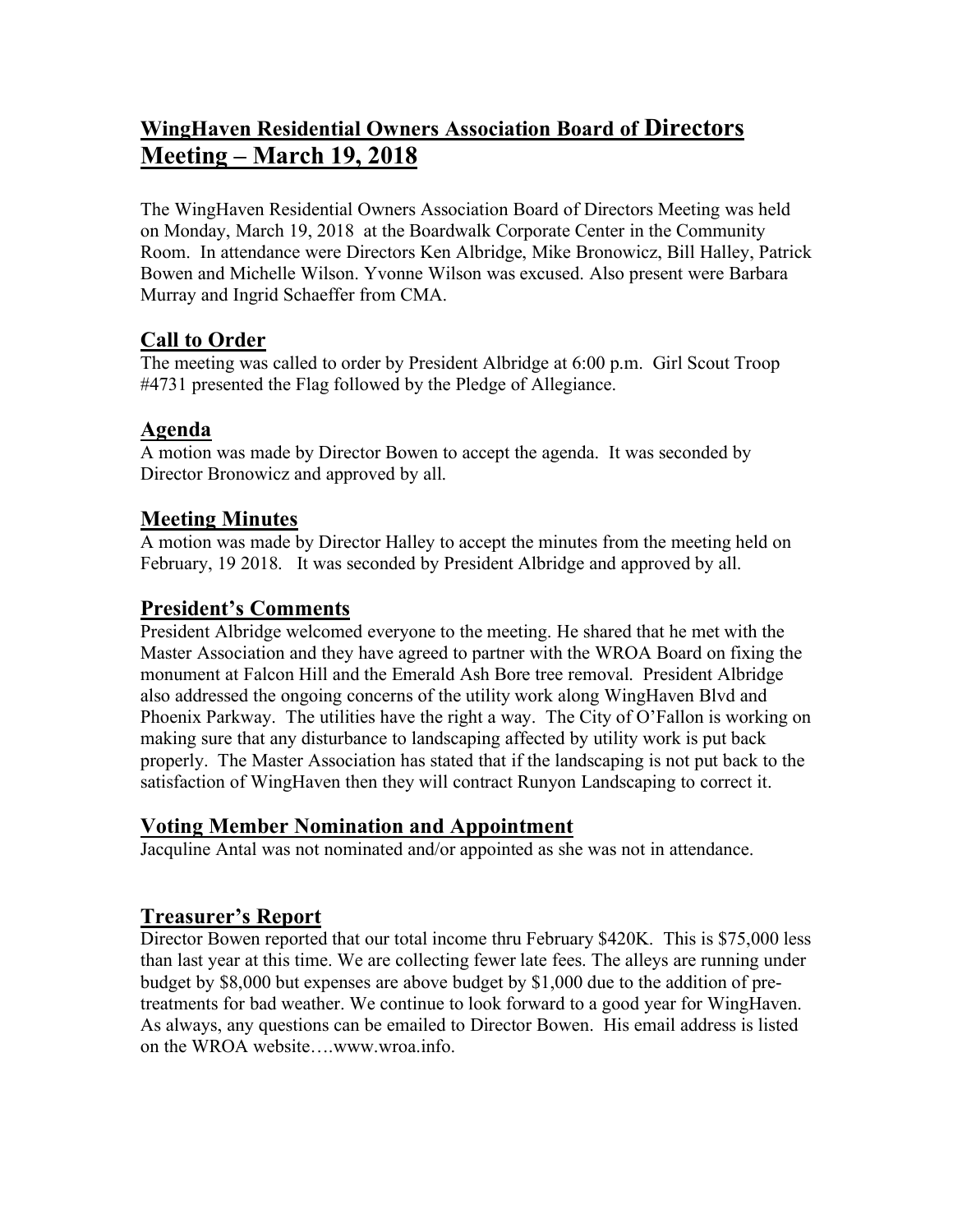## **Committee Reports**

**WingHaven Events** – May  $5<sup>th</sup>$  is the Annual garage Sale. To participate please contact Kathy Kilo – State Farm 636-561-6460. May 12<sup>th</sup> is May Days. May 19<sup>th</sup> is the First concert. For more information on events please go to their facebook page @winghaven events or WROA.info.

**Architectural –** Director Halley reported there were three requests and all were approved.

**Grounds –** The monument at Falcon Hill will be fixed in the Fall of 2018.

**Beautification –** The replacement slide for the Tot Lot at the Park and Garden has been ordered. The original slide was damaged due to vandalism. It was reported that there are sofa's on the lot behind Massa's. CMA contacted the land owner and they will have the sofa's removed. It was also reported that the playground at Falcon Hill is flooding. We are currently looking into how to fix the drainage.

Please contact CMA if you see anything that needs the attention of the Board. The Board does not participate in Social Media.

#### **Neighborhood Watch** No Report

## **Management Report**

Thirteen violation letters were sent out since the last meeting. Seventeen residents are with the attorney. Total prior year's fees that have been collected since the last meeting are \$5,017.14

8 residents have submitted their declaration of candidacy to be a Voting Member. Declarations are due to CMA by April  $10<sup>th</sup>$ , 2018.

#### **Unfinished Business** –

Emerald Ash Borer Tree Replacement Plan; Director Bronowicz will meet with Terry Runyon to see which trees need to be removed. Tree removal and replacement will happen in the fall of 2018.

#### **New Business** – no report

#### **Questions from Residents**

- 1. Are there any details on the Bike Trail from WingHaven to Bush Wildlife? It is still in progress.
- 2. What is going into Llewelyn's? No prospects are known at this time. There are new businesses going into the strip mall by Spa WingHaven.
- 3. When will the new apartments be done? Another year and a half to be complete. They are also considering putting in a traffic light at Phoenix Parkway and Technology Drive.
- 4. What happened to WingHaven Life Magazine?